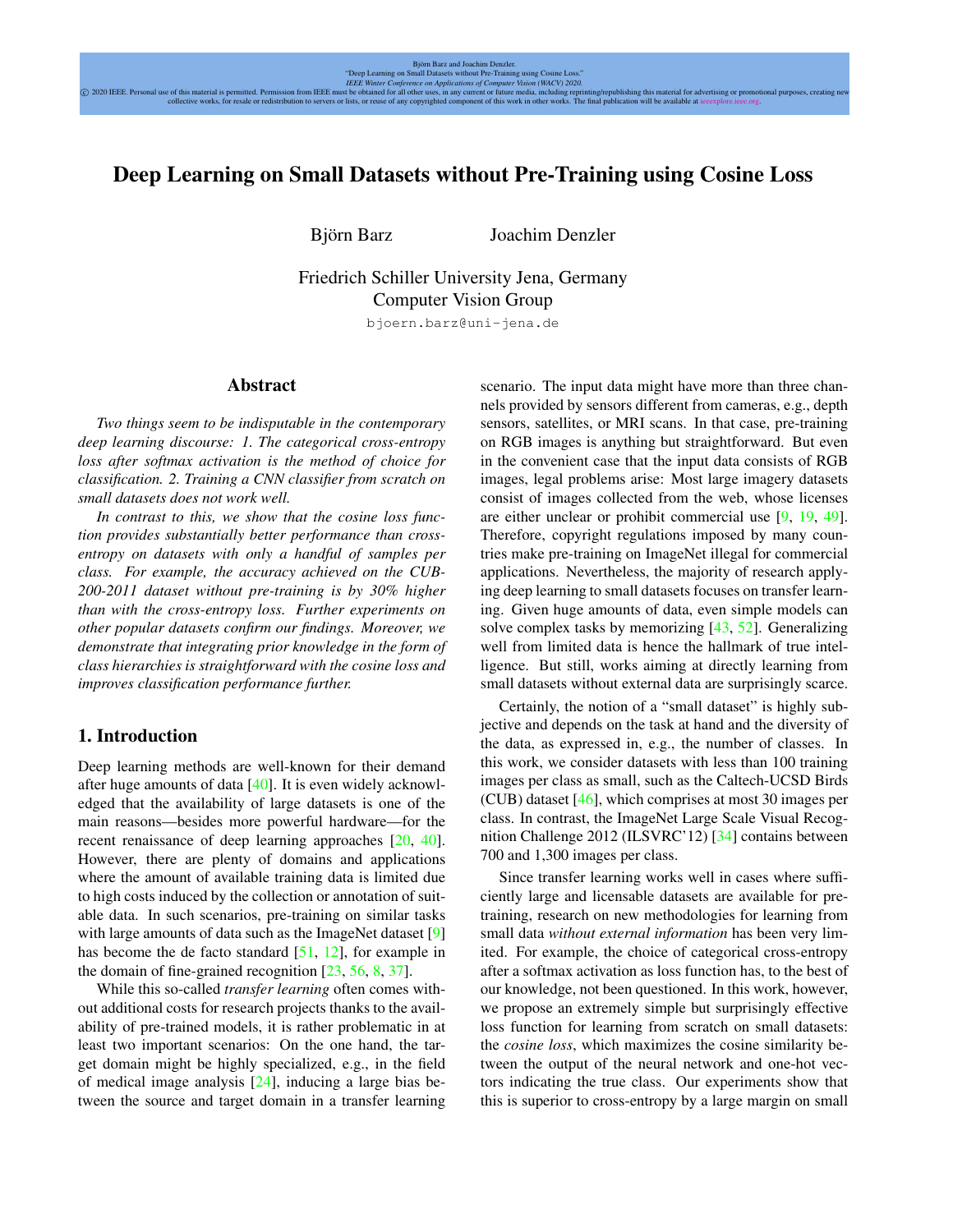<span id="page-1-1"></span>datasets. We attribute this mainly to the  $L^2$  normalization involved in the cosine loss, which seems to be a strong, hyper-parameter free regularizer.

In detail, our contributions are the following:

- 1. We conduct a study on 5 small image datasets (CUB, NAB, Stanford Cars, Oxford Flowers, MIT Indoor Scenes) and one text classification dataset (AG News) to assess the benefits of the cosine loss for learning from small data.
- 2. We analyze the effect of the dataset size using differently sized subsets of CUB, CIFAR-100, and AG News.
- 3. We investigate whether the integration of prior semantic knowledge about the relationships between classes as recently suggested by Barz and Denzler [\[5\]](#page-8-7) improves the performance further. To this end, we introduce a novel class taxonomy for the CUB dataset and also evaluate different variants to analyze the effect of the granularity of the hierarchy.

The remainder of this paper is organized as follows: We will first briefly discuss related work in Section [2.](#page-1-0) In Section [3,](#page-2-0) we introduce the cosine loss function and briefly review semantic embeddings [\[5\]](#page-8-7). Section [4](#page-3-0) follows with an introduction of the datasets used for our empirical study in Section [5.](#page-4-0) A summary of our findings in Section [6](#page-7-0) concludes this work.

# <span id="page-1-0"></span>2. Related Work

Learning from Small Data The problem of learning from limited data has been approached from various directions. First and foremost, there is a huge body of work in the field of *few-shot and one-shot learning*. In this area, it is often assumed to be given a set of classes with sufficient training data that is used to improve the performance on another set of classes with very few labeled examples. *Metric learning* techniques are common in this scenario, which aim at learning discriminative features from a large dataset that generalize well to new classes  $[45, 38, 41, 47, 50]$  $[45, 38, 41, 47, 50]$  $[45, 38, 41, 47, 50]$  $[45, 38, 41, 47, 50]$  $[45, 38, 41, 47, 50]$  $[45, 38, 41, 47, 50]$  $[45, 38, 41, 47, 50]$  $[45, 38, 41, 47, 50]$  $[45, 38, 41, 47, 50]$ , so that classification in face of limited data can be performed with a nearest neighbor search. Another approach to fewshot learning is *meta-learning*: training a learner on large datasets to learn from small ones [\[22,](#page-8-8) [30,](#page-8-9) [48\]](#page-9-14).

Our work is different from these few-shot learning approaches due to two reasons: First, we aim at learning a deep classifier entirely from scratch on small datasets, without pre-training on any additional data. Secondly, our approach covers datasets with roughly between 20 and 100 samples per class, which is in the interstice between a typical few-shot scenario with even fewer samples and a classical deep learning setting with much more data.

Other approaches on learning from small datasets employ domain-specific *prior knowledge* to either artificially enlarge the amount of training data or to guide the learning. Regarding the former, Hu et al. [\[16\]](#page-8-10), for instance, composite face parts from different images to create new face images and Shrivastava et al. [\[36\]](#page-9-15) conduct training on both real images and synthetic images using a GAN. As an example for integrating prior knowledge, Lake et al. [\[21\]](#page-8-11) represent classes of handwritten characters as probabilistic programs that compose characters out of individual strokes and can be learned from a single example. However, generalizing this technique to other types of data is not straightforward.

In contrast to all approaches mentioned above, our work focuses on learning from limited amounts of data without any external data or prior knowledge. This problem has recently also been tackled by incorporating a GAN for data augmentation into the learning process [\[53\]](#page-9-16). As opposed to this, we approach the problem from the perspective of the loss function, which has not been explored extensively so far for direct fully-supervised classification.

Cosine Loss The cosine loss has already successfully been used for applications other than classification. Qin et al. [\[31\]](#page-8-12), for example, use it for a list-wise learning to rank approach, where a vector of predicted ranking scores is compared to a vector of ground-truth scores using the cosine similarity. It furthermore enjoys popularity in the area of cross-modal embeddings, where different representations of the same entity, such as images and text, should be close together in a joint embedding space [\[39,](#page-9-17) [35\]](#page-9-18).

Various alternatives for the predominant cross-entropy loss have furthermore recently been explored in the field of deep metric learning, mainly in the context of face identification and verification. Liu et al.  $[25]$ , for example, extend the cross-entropy loss by enforcing a pre-defined margin between the angle of features predicted for different classes. Ranjan et al.  $[33]$ , in contrast,  $L^2$ -normalize the predicted features before applying the softmax activation and the cross-entropy loss. However, they found that doing so requires scaling the normalized features by a carefully tuned constant to achieve convergence. Wang et al. [\[47\]](#page-9-12) combine both approaches by normalizing both the features and the weights of the classification layer, which realizes a comparison between the predicted features and learned class-prototypes by means of the cosine similarity. They then enforce a margin between classes in angular space. While such techniques are also sometimes referred to as "cosine loss" in the face identification literature, the actual classification is still performed using a softmax activation and supervised by the cross-entropy loss, whereas we use the cosine similarity directly as a loss function. Furthermore, the aforementioned methods focus rather on learning image representations that generalize well to novel classes (such as unseen persons) than on directly improving the classification performance on the set of classes on which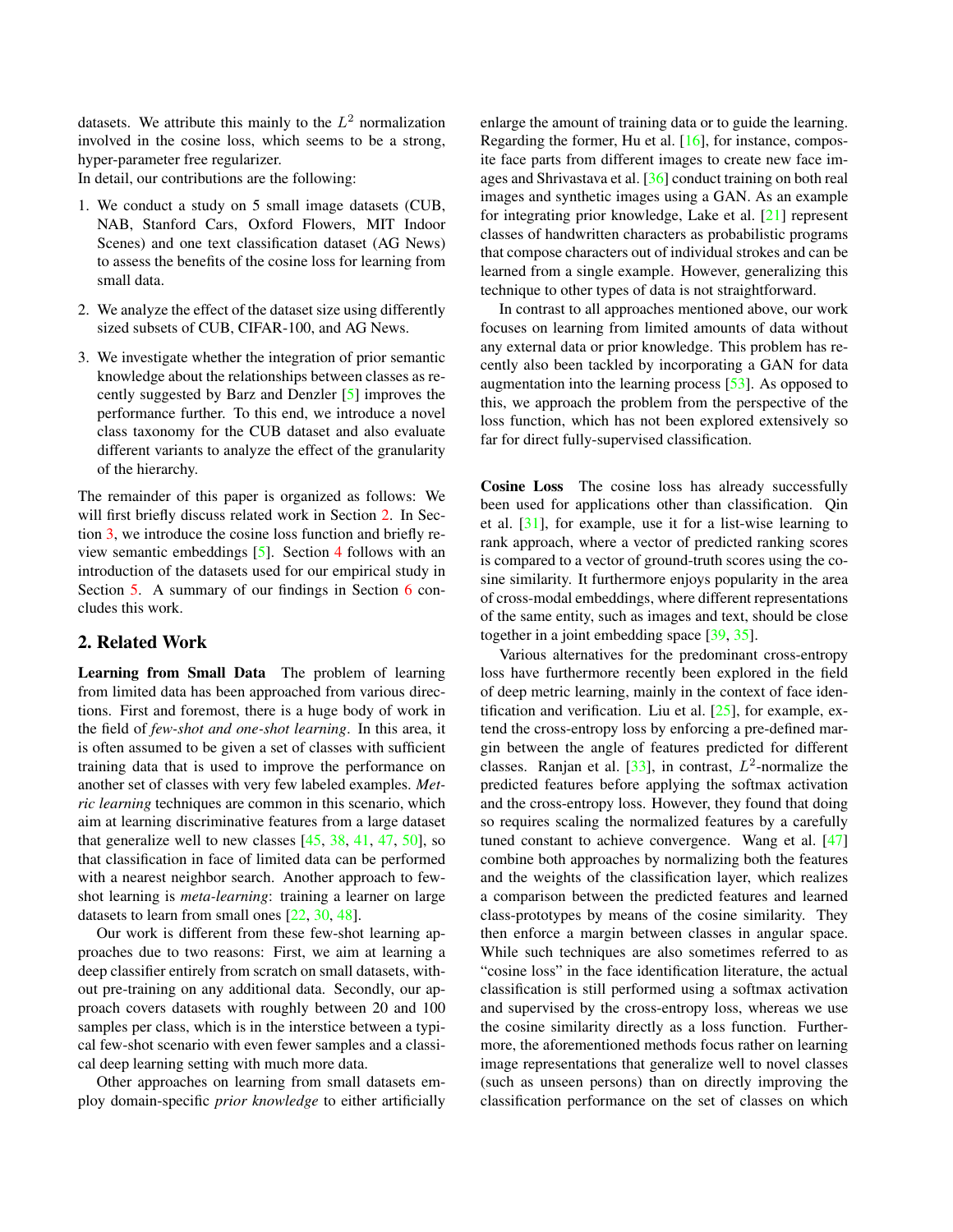<span id="page-2-4"></span><span id="page-2-2"></span>

Figure 1: Heatmaps of three loss functions in a 2-D feature space with fixed target  $\varphi(y) = \begin{bmatrix} 1 & 0 \end{bmatrix}^{\top}$ .

the network is trained. Moreover, they introduce new hyperparameters that must be tuned carefully.

In the context of image retrieval, Barz and Denzler [\[5\]](#page-8-7) recently used the cosine loss to map images onto semantic class embeddings derived from a hierarchy of classes. While the focus of their work was to improve the semantic consistency of image retrieval results, they also reported classification accuracies and achieved remarkable results on the NAB dataset without pre-training. This led them to the hypothesis that prior semantic knowledge would be particularly useful for fine-grained classification tasks. In this work, we show that the main reason for this phenomenon is the use of the cosine loss and that it can be applied to *a*ny small dataset to achieve better classification accuracy than with the standard cross-entropy loss, even with onehot vectors as class embeddings. The effect of semantic class embeddings, in contrast, is only complementary.

#### <span id="page-2-0"></span>3. Cosine Loss

In this section, we introduce the cosine loss and briefly review the idea of hierarchy-based semantic embeddings [\[5\]](#page-8-7) for combining this loss function with prior knowledge.

# 3.1. Cosine Loss

The *cosine similarity* between two d-dimensional vectors  $a, b \in \mathbb{R}^d$  is based on the angle between these two vectors and defined as

$$
\sigma_{\cos}(a, b) = \cos(a \angle b) = \frac{\langle a, b \rangle}{\|a\|_2 \cdot \|b\|_2}, \quad (1)
$$

where  $\langle \cdot, \cdot \rangle$  denotes the dot product and  $\| \cdot \|_p$  the  $L^p$  norm.

Let  $x \in \mathfrak{X}$  be an instance from some domain (images, text etc.) and  $y \in \mathcal{C}$  be the class label of x from the set of classes  $C = \{1, ..., n\}$ . Furthermore,  $f_{\theta}: \mathfrak{X} \to \mathbb{R}^d$  denotes a transformation with learned parameters  $\theta$  from the *input space* X into a d-dimensional Euclidean *feature space* as realized, for instance, by a neural network. The transformations  $\psi : \mathbb{R}^d \to \mathcal{P}$  and  $\varphi : \mathcal{C} \to \mathcal{P}$  embed features and classes into a common *prediction space* P, respectively.

One of the simplest class embeddings, for example, consists in mapping each class to a one-hot vector:

$$
\varphi_{\text{onehot}}(y) = \begin{bmatrix} 0 & \cdots & 0 & 1 & 0 & \cdots & 0 \\ \frac{0}{y-1} & \text{times} & & & n-y \text{ times} \end{bmatrix}^{\top} . \tag{2}
$$

We consider the class embeddings  $\varphi$  as fixed and aim at learning the parameters  $\theta$  of a neural network  $f_{\theta}$  by maximizing the cosine similarity between the image features and the embeddings of their classes. To this end, we define the *cosine loss function* to be minimized by the neural network:

$$
\mathcal{L}_{\cos}(x, y) = 1 - \sigma_{\cos}(f_{\theta}(x), \varphi(y)). \tag{3}
$$

In practice, this is implemented as a sequence of two operations. First, the features learned by the network (with  $d = n$ ) are  $L^2$ -normalized:  $\psi(x) = \frac{x}{\|x\|_2}$ . This restricts the prediction space to the unit hypersphere, where the cosine similarity is equivalent to the dot product:

<span id="page-2-1"></span>
$$
\mathcal{L}_{\cos}(x, y) = 1 - \langle \varphi(y), \psi(f_{\theta}(x)) \rangle. \tag{4}
$$

The class embeddings  $\varphi(y)$  need to lie on the unit hypersphere as well for this equation to hold. One-hot vectors, for example, have unit-norm by definition and hence do not need to be  $L^2$ -normalized explicitly.

When working with batches of multiple samples, we compute the average loss over all instances in the batch.

# <span id="page-2-3"></span>3.2. Comparison with Categorical Cross-Entropy and Mean Squared Error

In the following, we discuss the differences between the cosine loss and two other well-known loss functions: the categorical cross-entropy and the mean squared error (MSE). The main difference between these loss functions lies in the type of the prediction space they assume, which determines how the dissimilarity between predictions and ground-truth labels is measured.

MSE is the simplest of these loss functions, since it does not apply any transformation to the feature space and hence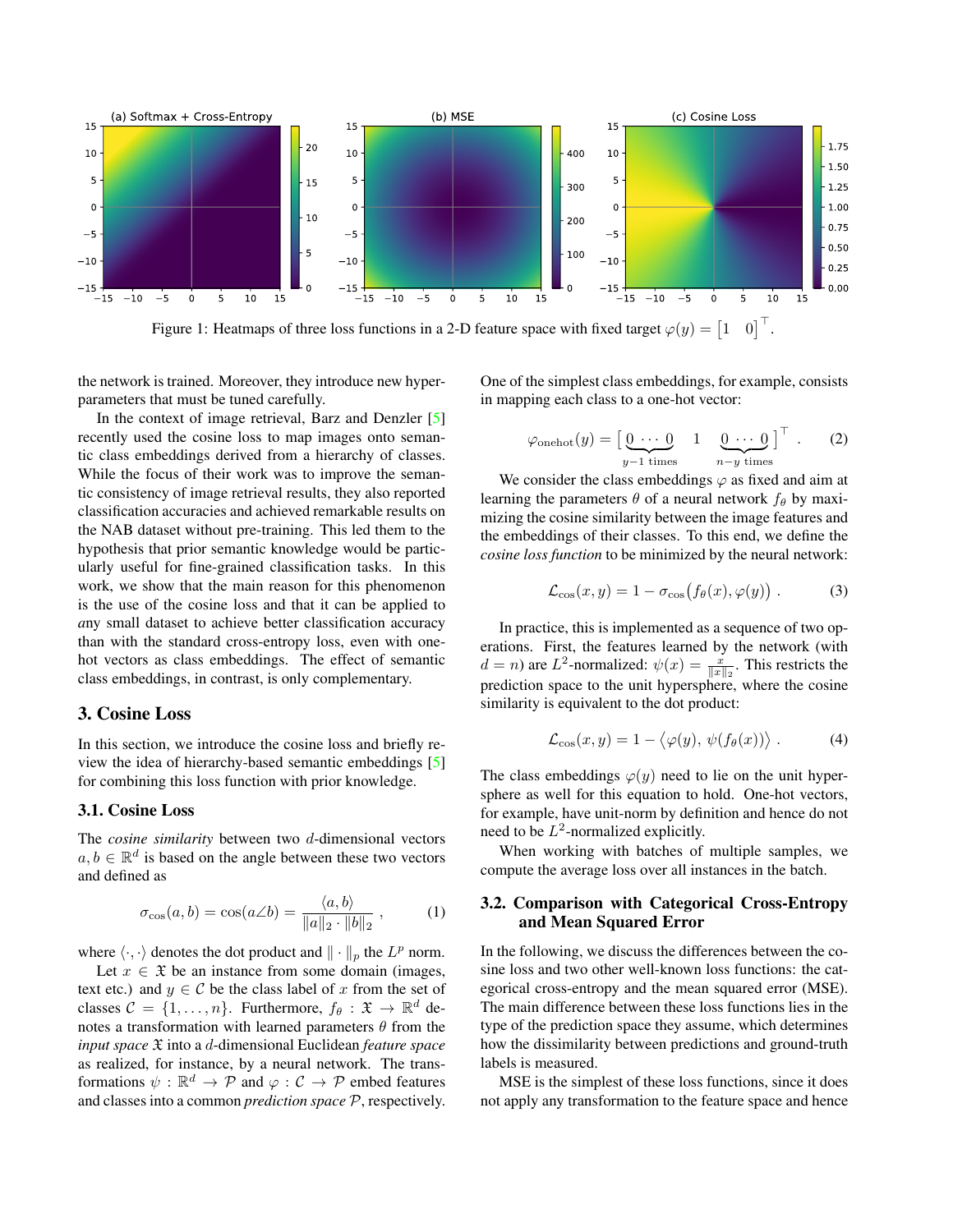<span id="page-3-2"></span>uses an Euclidean prediction space. Naturally, the dissimilarity between the samples and their classes in this space is measured by the squared Euclidean distance:

$$
\mathcal{L}_{\text{MSE}}(x, y) = ||f_{\theta}(x) - \varphi(y)||_2^2.
$$
 (5)

The cosine loss introduced in the previous section restricts the prediction space to the unit hypersphere through  $L^2$  normalization applied to the feature space. In the resulting space, the squared Euclidean distance is equivalent to  $\mathcal{L}_{\cos}$  as defined in [\(4\)](#page-2-1), up to multiplication with a constant.

Categorical cross-entropy is the most commonly used loss function for learning a neural classifier. As a proxy for the Kullback-Leibler divergence, it is a dissimilarity measure in the space of probability distributions, though it is not symmetric. The *softmax* activation is applied to transform the network output into this prediction space, interpreting it as the log-odds of the probability distribution over the classes. The cross-entropy between the predicted and the true class distribution is then employed as dissimilarity measure:

$$
\mathcal{L}_{\text{xent}}(x, y) = -\left\langle \varphi(y), \, \log\left(\frac{\exp(f_{\theta}(x))}{\|\exp(f_{\theta}(x))\|_1}\right) \right\rangle , \quad (6)
$$

where exp and log are applied element-wise.

A comparison of these loss functions in a 2-dimensional feature space for a ground-truth class  $y = 1$  is shown in Fig. [1.](#page-2-2) Compared with cross-entropy and MSE, the cosine loss exhibits some distinctive properties: First, it is bounded in [0, 2], while cross-entropy and MSE can take arbitrarily high values. Secondly, it is invariant against scaling of the feature space, since it depends only on the direction of the feature vectors, not on their magnitude.

The cross-entropy loss function, in contrast, exhibits an area of steep descent and two widespread areas of comparatively small variations. Note that the bright and dark regions in Fig. [1a](#page-2-2) are not constant but the differences are just too small for being visible. This makes the choice of a suitable initialization and learning rate schedule nontrivial. In contrast, we expect the cosine loss to behave more robustly across different datasets with varying numbers of classes.

Furthermore, the optimum value of the cross-entropy loss function is obtained when the feature value for the dimension corresponding to the true class is much larger than that for any other class and approaches infinity [\[42,](#page-9-20) [15\]](#page-8-14). This is suspected to result in overfitting, which is a particularly important problem when learning from small datasets. To mitigate this issue, *label smoothing* [\[42\]](#page-9-20) adds noise to the ground-truth distribution as regularization: Instead of projecting the class labels onto one-hot vectors, the true class receives a probability of  $1 - \varepsilon$  and all remaining classes are assigned  $\frac{\varepsilon}{n-1}$ , where  $\varepsilon$  is a small constant (e.g., 0.1). This makes the optimal network outputs finite and has been found to improve generalization slightly.

With respect to the cosine loss, on the other hand, the  $L^2$ normalization serves as a regularizer, without the need for an additional hyper-parameter that would need to be tuned for each dataset. Furthermore, there is not only one finite optimal network output, but an entire sub-space of optimal values. This allows the training procedure to focus solely on the direction of feature vectors without being confused by Euclidean distance measures, which are problematic in high-dimensional spaces [\[6\]](#page-8-15). Especially in face of small datasets, we assume that this invariance against scaling of the network output is a useful regularizer.

#### 3.3. Semantic Class Embeddings

So far, we have only considered one-hot vectors as class embeddings, distributing the classes evenly across the feature space. However, this ignores semantic relationships among classes, since some classes are more similar to each other than to other classes. To overcome this, Barz and Denzler [\[5\]](#page-8-7) proposed to derive class embeddings  $\varphi_{\text{sem}}$  on the unit hypersphere whose dot products equal the semantic similarity of the classes. The measure for this similarity is derived from an ontology such as WordNet [\[11\]](#page-8-16), encoding prior knowledge about the relationships among classes. They then train a CNN to map images into this semantic feature space using the cosine loss.

They have shown that the integration of this semantic information improves the semantic consistency of contentbased image retrieval results significantly. With regard to classification accuracy, however, this method was only competitive with categorical cross-entropy when this was added as an additional loss function:

<span id="page-3-1"></span>
$$
\mathcal{L}_{\text{cos}+\text{xent}}(x, y) = 1 - \langle \psi(f_{\theta}(x)), \varphi_{\text{sem}}(y) \rangle
$$
  
 
$$
-\lambda \cdot \langle \varphi_{\text{onehot}}(y), \log(g_{\theta}(\psi(f_{\theta}(x)))) \rangle,
$$
 (7)

where  $\lambda \in \mathbb{R}^+$  is a hyper-parameter and the transformation  $g_{\theta}: \mathbb{R}^d \to \mathbb{R}^n$  is realized by an additional fully-connected layer with softmax activation.

Besides two larger ones, Barz and Denzler [\[5\]](#page-8-7) also analyzed one small dataset. This was the only case where their method also provided superior classification accuracy than categorical cross-entropy. In the following, we apply the cosine loss with and without semantic embeddings to several small datasets and show that the largest part of this effect is actually not due to the prior knowledge but the cosine loss.

#### <span id="page-3-0"></span>4. Datasets

We conduct experiments on five small image datasets as well as a larger one. Statistics for all datasets can be found in Table [1.](#page-4-1) Moreover, we show results on a text classification task to demonstrate that the benefit of the cosine loss is not exclusive to the image domain.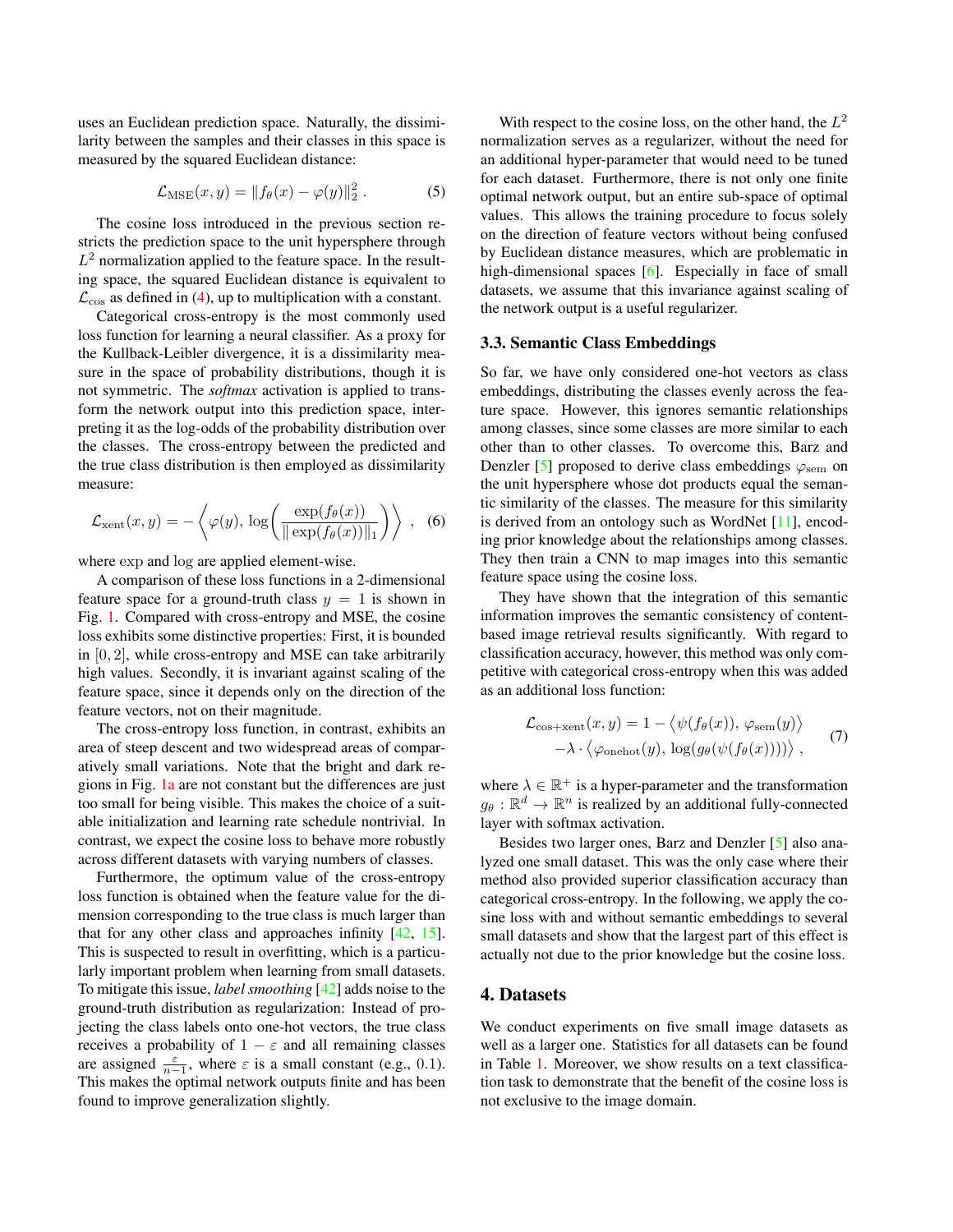<span id="page-4-3"></span><span id="page-4-1"></span>

| Dataset     | #Classes | #Training | #Test  | Samples/Class |
|-------------|----------|-----------|--------|---------------|
| <b>CUB</b>  | 200      | 5.994     | 5.794  | $29 - 30(30)$ |
| <b>NAB</b>  | 555      | 23.929    | 24.633 | $4 - 60(44)$  |
| Cars        | 196      | 8.144     | 8.041  | $24 - 68(42)$ |
| Flowers-102 | 102      | 2.040     | 6.149  | 20            |
| MIT Indoor  | 67       | 5,360     | 1.340  | $77 - 83(80)$ |
| CIFAR-100   | 100      | 50,000    | 10,000 | 500           |

Table 1: Image dataset statistics. The number of samples per class refers to training samples and numbers in parentheses specify the median.

# <span id="page-4-2"></span>4.1. CUB and NAB

The Caltech-UCSD Birds-200-2011 (CUB) [\[46\]](#page-9-7) and the North American Birds (NAB) [\[44\]](#page-9-21) datasets are quite similar. Both are fine-grained datasets of bird species, but NAB comprises four times more images than CUB and almost three times more classes. It is also even more finegrained than CUB and distinguishes between male/female and adult/juvenile birds of the same species.

In contrast to CUB, the NAB dataset already provides a hierarchy of classes. To enable experiments with semantic class embeddings on CUB as well, we created a hierarchy for this dataset manually. We used information about the scientific taxonomy of bird species that is available in the Wikispecies project [\[3\]](#page-8-17). This resulted in a hierarchy where the 200 bird species of CUB are identified by their scientific names and organized by order, sub-order, super-family, family, sub-family, and genus.

While order, family, and genus exist in all branches of the hierarchy, sub-order, super-family, and sub-family are only available for some of them. This leads to an unbalanced taxonomy tree where not all species are at the same depth. To overcome this issue and analyze the effect of the depth of the hierarchy on classification accuracy, we derived two balanced variants: a flat one consisting only of the order, family, genus, and species level, and a deeper one comprising 7 levels. For the latter one, we manually searched for additional information about missing super-orders, suborders, super-families, sub-families, and tribes in the English Wikipedia [\[2\]](#page-8-18) and The Open Tree of Life [\[1\]](#page-8-19).

Since CUB is a very popular dataset in the finegrained community and other projects could benefit from this class hierarchy as well, we make it available at [https://github.com/cvjena/semantic](https://github.com/cvjena/semantic-embeddings/tree/v1.2.0/CUB-Hierarchy)[embeddings/tree/v1.2.0/CUB-Hierarchy](https://github.com/cvjena/semantic-embeddings/tree/v1.2.0/CUB-Hierarchy).

# 4.2. Cars, Flowers-102, and MIT Indoor Scenes

The Stanford Cars [\[18\]](#page-8-20) and Oxford Flowers-102 [\[27\]](#page-8-21) datasets are two well-known fine-grained datasets of car models and flowers, respectively. They are not particularly challenging anymore nowadays, but we include them in our experiments to avoid a bias towards bird recognition. To furthermore also include a dataset from the pre-deeplearning era that is not from the fine-grained recognition domain, we also conduct experiments on the MIT 67 Indoor Scenes dataset [\[32\]](#page-9-22), which contains images of 67 different indoor scenes. All three datasets do not provide a class hierarchy and we will hence only conduct experiments on them in combination with one-hot class embeddings.

### 4.3. CIFAR-100

With 500 training images per class, the CIFAR-100 [\[19\]](#page-8-6) dataset does not fit into our definition of a *small dataset* from Section [1.](#page-0-0) However, we can sub-sample it to interpolate between small and large datasets for quantifying the effect of the number of samples per class on the performance of categorical cross-entropy and the cosine loss.

A hierarchy for the classes of the CIFAR-100 dataset derived from WordNet [\[11\]](#page-8-16) has recently been provided in [\[5\]](#page-8-7). We use this taxonomy in our experiments with semantic class embeddings.

# 4.4. AG News

To demonstrate that the benefits of the cosine loss are not exclusive to image datasets, we also conduct experiments on the widely used variant of the AG News text classification dataset introduced in [\[54\]](#page-9-23). This is a large-scale dataset comprising the titles and descriptions of 120,000 training and 7,600 validation news articles from 4 categories. For our experiments, we will sub-sample the dataset to assess the difference between the cosine loss and cross-entropy for text datasets of different size.

### <span id="page-4-0"></span>5. Experiments

To demonstrate the performance of the cosine loss on the aforementioned small datasets, we compare it with the categorical cross-entropy loss and MSE. Moreover, we analyze the effect of the dataset size and prior semantic knowledge.

#### 5.1. Setup

For CIFAR-100, we train a ResNet-110 [\[14\]](#page-8-22) with an input image size of  $32 \times 32$  and twice the number of channels per layer, as suggested by [\[5\]](#page-8-7). For all other image datasets, we use a standard ResNet-50 architecture [\[14\]](#page-8-22). Images from the four fine-grained datasets are resized so that their smaller side is 512 pixels wide and randomly cropped to  $448 \times 448$  pixels. For MIT Indoor Scenes, we resize images to 256 pixels and use  $224 \times 224$  crops. We furthermore apply random horizontal flipping and random erasing [\[57\]](#page-9-24).

For training the network, we follow the learning rate schedule of [\[4\]](#page-8-23): 5 cycles of Stochastic Gradient Descent with Warm Restarts (SGDR) [\[26\]](#page-8-24) with a base cycle length of 12 epochs. The number of epochs is doubled at the end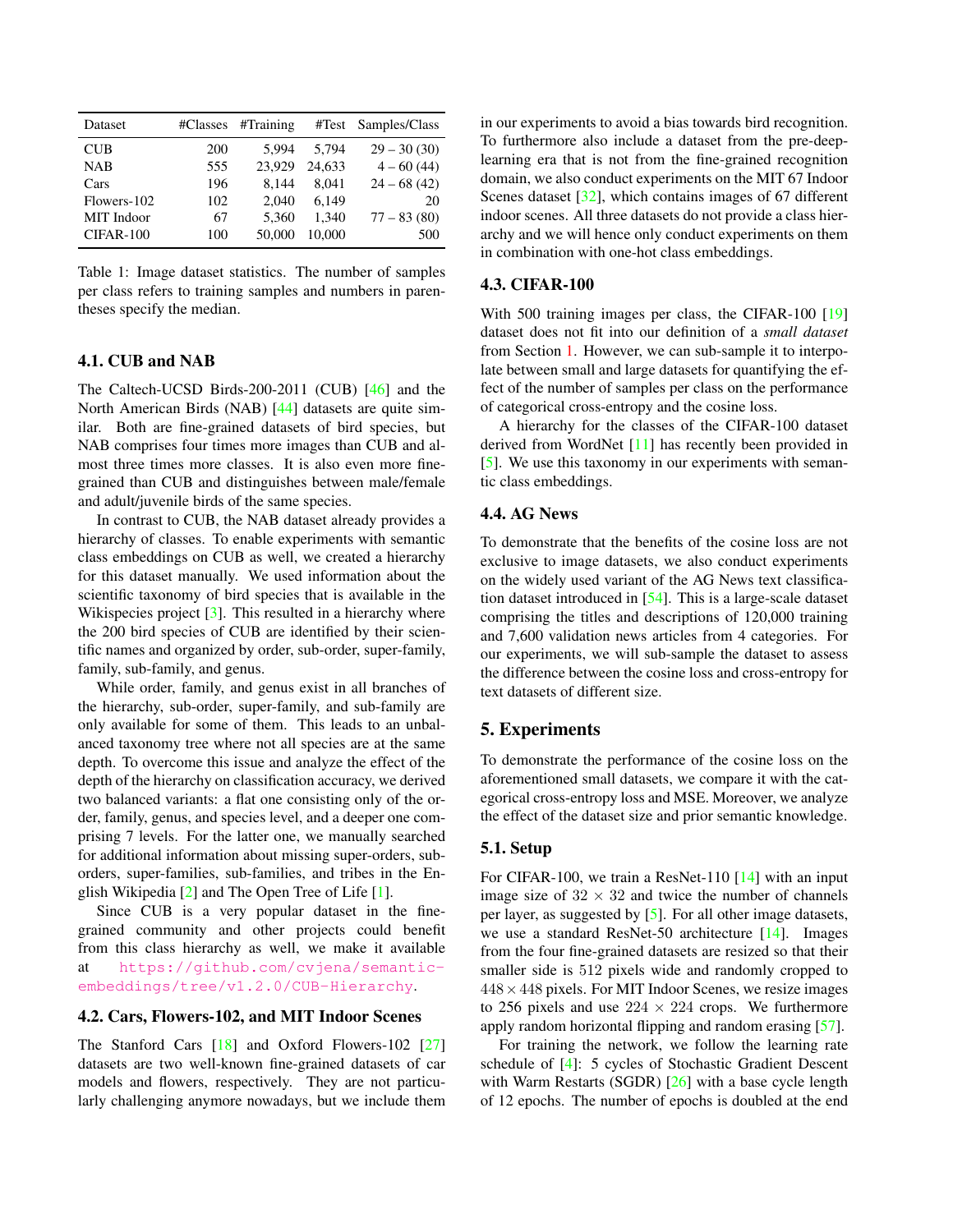<span id="page-5-2"></span><span id="page-5-0"></span>

|                                                                  | <b>CUB</b> | <b>NAB</b> | Cars | Flowers-102 | MIT Indoor | $CIFAR-100$ |
|------------------------------------------------------------------|------------|------------|------|-------------|------------|-------------|
| <b>MSE</b><br>softmax + cross-entropy                            |            | 27.7       | 41.8 | 63.0        | 38.2       | 75.1        |
|                                                                  |            | 59.4       | 78.2 | 67.3        | 44.3       | 77.0        |
| softmax + cross-entropy + label smoothing                        | 55.5       | 68.3       | 78.1 | 66.8        | 38.7       | 77.5        |
| cosine loss (one-hot embeddings)                                 | 67.6       | 71.7       | 84.3 | 71.1        | 51.5       | 75.3        |
| $cosine loss + cross-entropy (one-hot embeddings)$               | 68.0       | 71.9       | 85.0 | 70.6        | 52.7       | 76.4        |
| cosine loss (semantic embeddings)                                | 59.6       | 72.1       |      |             |            | 74.6        |
| $cosine loss + cross-entropy (semantic embeddings)$              | 70.4       | 73.8       |      |             |            | 76.7        |
| $fine$ -tuned softmax + cross-entropy                            | 82.5       | 80.1       | 91.2 | 97.2        | 79.9       |             |
| fine-tuned cosine loss (one-hot embeddings)                      | 82.7       | 78.6       | 89.6 | 96.2        | 74.3       |             |
| $fine$ -tuned cosine $loss + cross-entropy$ (one-hot embeddings) | 82.7       | 81.2       | 90.9 | 96.2        | 73.3       |             |

Table 2: Test-set classification accuracy in percent (%) achieved with different loss functions on various datasets. The best value per column not using external data or information is set in bold font.

of each cycle, amounting to a total number of 372 epochs. During each epoch, the learning rate is smoothly reduced from a pre-defined maximum learning rate  $\ln_{\text{max}}$  down to  $10^{-6}$  using cosine annealing. To prevent divergence caused by initially high learning rates, we employ gradient clipping [\[28\]](#page-8-25) to a maximum norm of 10. For CIFAR-100, we perform training on a single GPU with 100 images per batch. For all other datasets, we distribute a batch of 96 samples (256 samples for MIT Indoor Scenes) across 4 GPUs.

For text classification on AG News, we use GloVe word embeddings [\[29\]](#page-8-26) pre-trained on Wikipedia to represent each word as 300-dimensional vector and train a GRU layer [\[7\]](#page-8-27) with 300 units and a dropout ratio of 0.5 for both input and output, followed by batch-normalization and a fullyconnected layer for classification. The same learning rate schedule as for the vision experiments is applied, but limited to 180 epochs using a batch size of 128 samples.

#### <span id="page-5-1"></span>5.2. Performance Comparison

First, we examine the performance obtained by training with the cosine loss and investigate the additional use of prior semantic knowledge. Therefore, we report the classification accuracy of the cosine loss with semantic embeddings and with one-hot embeddings in Table [2](#page-5-0) and compare it with the performance of MSE and standard softmax with cross-entropy. For the CUB dataset, we have used the deep variant of the class hierarchy for this experiment. Other variants will be analyzed in Section [5.3.](#page-6-0)

With regard to cross-entropy, we also examine the use of label smoothing (cf. Section [3.2\)](#page-2-3). We set its hyperparameter to  $\varepsilon = 0.1$ , as suggested by Szegedy et al. [\[42\]](#page-9-20).

As an upper bound, we also report the classification accuracy achieved by fine-tuning a network pre-trained on ILSVRC'12 [\[34\]](#page-9-8), using the weights from He et al. [\[14\]](#page-8-22).

Regarding the cosine loss, we report the performance of two variants: the cosine loss alone as in [\(4\)](#page-2-1) and combined with cross-entropy after an additional fully-connected layer

as in [\(7\)](#page-3-1). In the latter case, we fixed the combination hyperparameter  $\lambda = 0.1$ , following Barz and Denzler [\[5\]](#page-8-7).

To avoid any bias in favor of a certain method due to the maximum learning rate  $\ln_{\text{max}}$ , we fine-tuned it for each method individually by reporting the best results from the set  $\text{lr}_{\text{max}} \in \{2.5, 1.0, 0.5, 0.1, 0.05, 0.01, 0.005, 0.001\}.$ Since overfitting also began at different epochs for different loss functions, we do not report the final performance after all 372 epochs in Table [2,](#page-5-0) but the best performance achieved after any epoch.

Results It can be seen that the classification accuracy obtained with the cosine loss outperforms cross-entropy after softmax considerably on all small datasets, with the largest relative improvements being 30% and 21% on the CUB and NAB dataset. On Cars and Flowers-102, the relative improvements are 8% and 6%, but these datasets are easier in general. The label smoothing technique  $[42]$ , on the other hand, leads to an improvement on CUB and NAB only and still falls behind the cosine loss by a large margin. When a sufficiently large dataset such as CIFAR-100 is used, however, cross-entropy and the cosine loss perform similarly well. MSE performs very poorly on most datasets and never better than any of the other loss functions.

Before the rise of deep learning and pre-training, leading methods for fine-grained recognition achieved an accuracy of 57.8% on CUB by making use of the object part annotations provided for the training set [\[13\]](#page-8-28). While this approach performs better than training a CNN with cross-entropy on this small dataset, it is outperformed by the cosine loss, even without the use of additional information.

Still, there is a large gap between training from scratch and fine-tuning a network pre-trained on a million of images from ImageNet. Our results show, however, that this gap can in fact be reduced.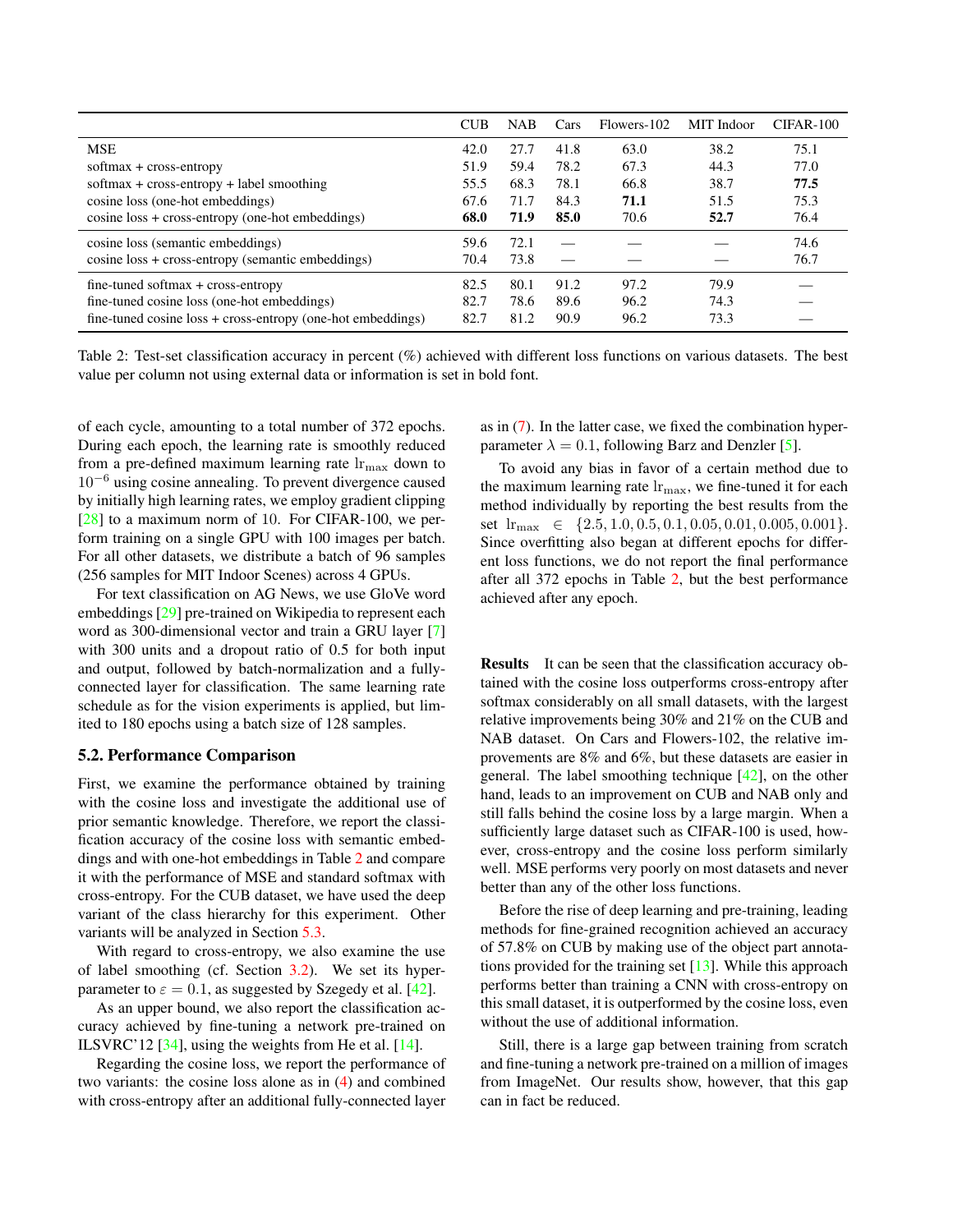#### <span id="page-6-2"></span><span id="page-6-0"></span>5.3. Effect of Semantic Information

Besides one-hot vectors as class embeddings, we also experimented with hierarchy-based semantic embeddings [\[5\]](#page-8-7). The results in Table [2](#page-5-0) show a slight increase in performance by one percent point on NAB and 3 percent points on CUB, but this difference is rather small compared to the 17 percent points improvement over cross-entropy on CUB achieved by the cosine loss alone.

To analyze the influence of semantic information derived from class taxonomies further, we experimented with three hierarchy variants of different depth on the CUB dataset (cf. Section [4.1\)](#page-4-2). Table [3](#page-6-1) shows the classification performance obtained with the cosine loss for each of the hierarchies.

When using one-hot embeddings, the difference between the cosine loss alone  $(\mathcal{L}_{\text{cos}})$  and the cosine loss combined with cross-entropy ( $\mathcal{L}_{\text{cos}+\text{xent}}$ ) is smallest. When the class hierarchy grows deeper, however, the performance of  $\mathcal{L}_{\text{cos}}$ decreases, while the classification accuracy achieved by  $\mathcal{L}_{\text{cos}+\text{xent}}$  improves.

We attribute this to the fact that semantic embeddings do not enforce the separability of all classes to the same extent. With one-hot embeddings, all classes are equally far apart. The aim of hierarchy-based semantic embeddings, however, is to place semantically similar classes close together in the feature space and dissimilar classes far apart. Since the cosine loss corresponds to the distance of samples from their class center in that semantic space, confusing similar classes is not penalized as much as confusing dissimilar classes. This is why the additional integration of cross-entropy improves accuracy in such a scenario by enforcing the separation of all classes homogeneously.

# 5.4. Effect of Dataset Size

To examine the behavior of the cosine loss and the crossentropy loss depending on the size of the training dataset, we conduct experiments on several sub-sampled versions of CUB and CIFAR-100. We specify the size of a dataset in the number of samples per class and vary this number from 1 to 30 for CUB, while we use 10, 25, 50, 100, 150, 200, and 250 samples per class for CIFAR-100. For each experiment, we choose the respective number of samples from each class at random and increase the number of iterations per epoch, so that the total number of iterations is approximately constant. The performance is always evaluated on the full test set. For CIFAR-100, we report the mean over 3 runs. To facilitate comparability between experiments with different dataset sizes, we fixed  $\ln_{\text{max}}$  to the best value identified for each method individually in Section [5.2.](#page-5-1)

The results depicted in Fig. [2](#page-7-1) emphasize the benefits of the cosine loss for learning from small datasets. On CUB, the cosine loss results in consistently better classification accuracy than the cross-entropy loss and also improves faster when more samples are added. Including semantic

<span id="page-6-1"></span>

| Embedding   | Levels | $\mathcal{L}_{\cos}$ | $\mathcal{L}_{\text{cos}+\text{xent}}$ |  |
|-------------|--------|----------------------|----------------------------------------|--|
| one-hot     |        | 67.6                 | 68.0                                   |  |
| flat        | 4      | 66.6                 | 68.8                                   |  |
| Wikispecies | $4-6$  | 61.6                 | 69.9                                   |  |
| deep        |        | 59.9                 | 70.4                                   |  |

Table 3: Accuracy in % on the CUB test set obtained by cosine loss with class embeddings derived from taxonomies of varying depth. The best value per column is set in bold.

information about the relationships among classes seems to be most helpful in scenarios with very few samples. The same holds true for the combination of the cosine loss and the cross-entropy loss, but since this performed slightly better than the cosine loss alone in all cases, we would recommend this variant for practical use in general.

Nevertheless, all methods are still largely outperformed on CUB by pre-training on ILSVRC'12. This is barely a surprise, since the network has seen 200 times more images in this case. We have argued in Section [1](#page-0-0) why this kind of transfer learning can sometimes be problematic (e.g., domain shift, legal restrictions). In such a scenario, better methods for learning from scratch on small datasets, such as the cosine loss proposed here, are crucial.

The experiments on CIFAR-100 allow us to smoothly transition from small to larger datasets. The gap between the cosine loss and cross-entropy is smaller here, but still noticeable and consistent. It can also be seen that crossentropy starts to take over from 150–200 samples per class.

#### 5.5. Results for text classification

We conduct a similar analysis on the AG News text classification dataset by sub-sampling it and training on sub-sets of 10, 25, 35, 50, 100, 200, 400, and 800 samples per class. Each experiment is repeated ten times on different random subsets of the data and we report the average of the maximum validation accuracy achieved during training in Fig. [3.](#page-7-2) As an upper bound, we also show the accuracy that can be obtained by fine-tuning a BERT model [\[10\]](#page-8-29) pre-trained on huge text corpora. Note that this is not a fair comparison, since BERT uses a complex transformer architecture with 10 times more parameters than our simple GRU model.

It can be seen that the cosine loss achieves substantially better performance than cross-entropy for datasets with up to 100 documents per class. This is in accordance with our findings on the CUB dataset. For the smallest test cases with only 10 and 25 samples per class, the relative improvement of cosine loss over cross-entropy is 17% and 26%, respectively. To assess whether the difference of the means over the ten runs are statistically significant, we have conducted Welch's t-test. For up to 100 samples per class, the differences are highly significant with p-Values less than 1%,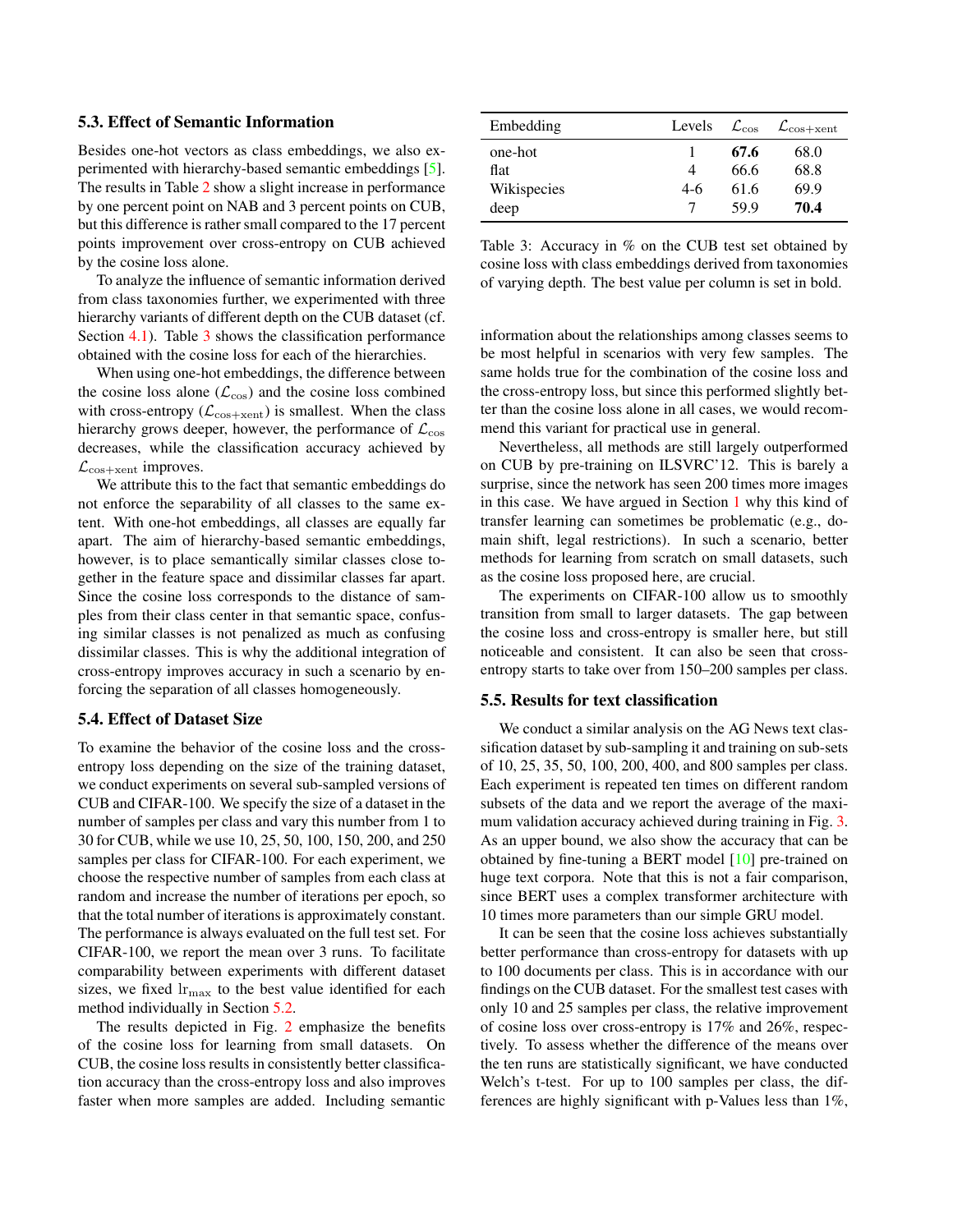<span id="page-7-3"></span><span id="page-7-1"></span>

Figure 2: Classification performance depending on the dataset size.

<span id="page-7-2"></span>

Figure 3: Validation accuracy achieved using the crossentropy and the cosine loss on sub-sampled versions of the AG News dataset, averaged over 10 runs.

while there is no significant difference between categorical cross-entropy and cosine loss for larger datasets.

# <span id="page-7-0"></span>6. Conclusions

We have found the cosine loss to be useful for training deep neural classifiers from scratch on limited data. Experiments on five well-known small image datasets and one text classification task have shown that this loss function outperforms the traditionally used cross-entropy loss after softmax activation by a large margin. On the other hand, both loss functions perform similarly if a sufficient amount of training data is available or the network is initialized with weights pre-trained on a large dataset.

This leads to the hypothesis, that the  $L^2$  normalization involved in the cosine loss is a strong regularizer. Evidence for this hypothesis is provided by the poor performance of the MSE loss, which mainly differs from the cosine loss by not applying  $L^2$  normalization. Previous works have found that direction bears substantially more information in highdimensional feature spaces than magnitude [\[17,](#page-8-30) [55\]](#page-9-25). The magnitude of feature vectors can hence mainly be considered as noise, which is eliminated by  $L^2$  normalization. Moreover, the cosine loss is bounded between 0 and 2, which facilitates a dataset-independent choice of a learning rate schedule and limits the impact of misclassified samples, e.g., difficult examples or label noise.

We have furthermore analyzed the effect of the dataset size by performing experiments on sub-sampled variants of two image and one text classification dataset and found the cosine loss to perform better than cross entropy for datasets with less than 200 samples per class.

Moreover, we investigated the benefit of using semantic class embeddings instead of one-hot vectors as target values. While doing so did result in a higher classification accuracy, the improvement was rather small compared to the large gain caused by the cosine loss itself.

While some problems can in fact be solved satisfactorily by simply collecting more and more data, we hope that applications that have to deal with limited amounts of data and cannot apply pre-training can benefit from using the cosine loss. Moreover, we hope to motivate future research on different loss functions for classification, since there obviously are viable alternatives to categorical cross-entropy.

#### Acknowledgements

This work was supported by the German Research Foundation as part of the priority programme "Volunteered Geographic Information: Interpretation, Visualisation and Social Computing" (SPP 1894, contract number DE 735/11-1). We also gratefully acknowledge the support of NVIDIA Corporation with the donation of Titan Xp GPUs used for this research.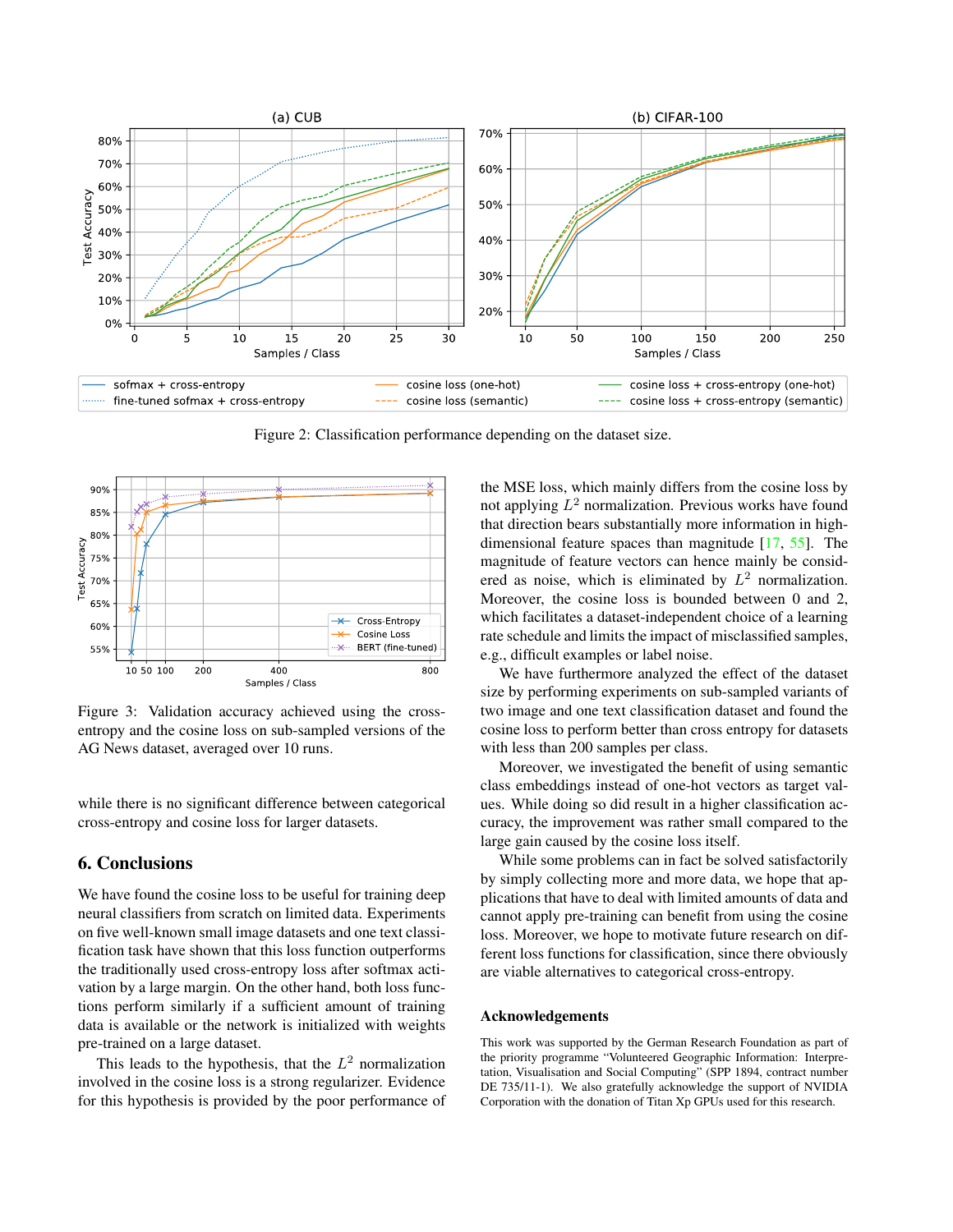# References

- <span id="page-8-19"></span>[1] Open tree of life. [https://tree.opentreeoflife.](https://tree.opentreeoflife.org/)  $\text{org}/.5$  $\text{org}/.5$
- <span id="page-8-18"></span>[2] Wikipedia. The free encyclopedia. [https://en.](https://en.wikipedia.org/) [wikipedia.org/](https://en.wikipedia.org/). [5](#page-4-3)
- <span id="page-8-17"></span>[3] Wikispecies. Free species directory. [https://species.](https://species.wikimedia.org/) [wikimedia.org/](https://species.wikimedia.org/). [5](#page-4-3)
- <span id="page-8-23"></span>[4] B. Barz and J. Denzler. Deep learning is not a matter of depth but of good training. In *International Conference on Pattern Recognition and Artificial Intelligence (ICPRAI)*, pages 683– 687. CENPARMI, Concordia University, Montreal, 2018. [5](#page-4-3)
- <span id="page-8-7"></span>[5] B. Barz and J. Denzler. Hierarchy-based image embeddings for semantic image retrieval. In *IEEE Winter Conference on Applications of Computer Vision (WACV)*, pages 638–647, 2019. [2,](#page-1-1) [3,](#page-2-4) [4,](#page-3-2) [5,](#page-4-3) [6,](#page-5-2) [7](#page-6-2)
- <span id="page-8-15"></span>[6] K. Beyer, J. Goldstein, R. Ramakrishnan, and U. Shaft. When is "nearest neighbor" meaningful? In *International conference on database theory*, pages 217–235. Springer, 1999. [4](#page-3-2)
- <span id="page-8-27"></span>[7] K. Cho, B. Van Merriënboer, D. Bahdanau, and Y. Bengio. On the properties of neural machine translation: Encoderdecoder approaches. *arXiv preprint arXiv:1409.1259*, 2014. [6](#page-5-2)
- <span id="page-8-4"></span>[8] Y. Cui, Y. Song, C. Sun, A. Howard, and S. Belongie. Large scale fine-grained categorization and domain-specific transfer learning. In *IEEE Conference on Computer Vision and Pattern Recognition (CVPR)*, pages 4109–4118, 2018. [1](#page-0-1)
- <span id="page-8-1"></span>[9] J. Deng, W. Dong, R. Socher, L.-J. Li, K. Li, and L. Fei-Fei. ImageNet: A large-scale hierarchical image database. In *IEEE Conference on Computer Vision and Pattern Recognition (CVPR)*, pages 248–255. IEEE, 2009. [1](#page-0-1)
- <span id="page-8-29"></span>[10] J. Devlin, M.-W. Chang, K. Lee, and K. Toutanova. BERT: Pre-training of deep bidirectional transformers for language understanding. In *Conference of the North American Chapter of the Association for Computational Linguistics: Human Language Technologies*, pages 4171–4186, Minneapolis, Minnesota, Jun 2019. Association for Computational Linguistics. [7](#page-6-2)
- <span id="page-8-16"></span>[11] C. Fellbaum. *WordNet*. Wiley Online Library, 1998. [4,](#page-3-2) [5](#page-4-3)
- <span id="page-8-2"></span>[12] R. Girshick, J. Donahue, T. Darrell, and J. Malik. Rich feature hierarchies for accurate object detection and semantic segmentation. In *IEEE Conference on Computer Vision and Pattern Recognition (CVPR)*, pages 580–587, 2014. [1](#page-0-1)
- <span id="page-8-28"></span>[13] C. Göring, E. Rodner, A. Freytag, and J. Denzler. Nonparametric part transfer for fine-grained recognition. In *IEEE Conference on Computer Vision and Pattern Recognition (CVPR)*, pages 2489–2496, 2014. [6](#page-5-2)
- <span id="page-8-22"></span>[14] K. He, X. Zhang, S. Ren, and J. Sun. Deep residual learning for image recognition. In *IEEE Conference on Computer Vision and Pattern Recognition (CVPR)*, pages 770–778, 2016. [5,](#page-4-3) [6](#page-5-2)
- <span id="page-8-14"></span>[15] T. He, Z. Zhang, H. Zhang, Z. Zhang, J. Xie, and M. Li. Bag of tricks for image classification with convolutional neural networks. *arXiv preprint arXiv:1812.01187*, 2018. [4](#page-3-2)
- <span id="page-8-10"></span>[16] G. Hu, X. Peng, Y. Yang, T. M. Hospedales, and J. Verbeek. Frankenstein: Learning deep face representations us-

ing small data. *IEEE Transactions on Image Processing*, 27(1):293–303, 2018. [2](#page-1-1)

- <span id="page-8-30"></span>[17] S. S. Husain and M. Bober. Improving large-scale image retrieval through robust aggregation of local descriptors. *IEEE Transactions on Pattern Analysis and Machine Intelligence (TPAMI)*, 39(9):1783–1796, 2017. [8](#page-7-3)
- <span id="page-8-20"></span>[18] J. Krause, M. Stark, J. Deng, and L. Fei-Fei. 3D object representations for fine-grained categorization. In *IEEE Workshop on 3D Representation and Recognition (3dRR-13)*, Sydney, Australia, 2013. [5](#page-4-3)
- <span id="page-8-6"></span>[19] A. Krizhevsky and G. Hinton. Learning multiple layers of features from tiny images. Technical report, University of Toronto, 2009. [1,](#page-0-1) [5](#page-4-3)
- <span id="page-8-0"></span>[20] A. Krizhevsky, I. Sutskever, and G. E. Hinton. ImageNet classification with deep convolutional neural networks. In *Advances in Neural Information Processing Systems (NIPS)*, pages 1097–1105, 2012. [1](#page-0-1)
- <span id="page-8-11"></span>[21] B. M. Lake, R. Salakhutdinov, and J. B. Tenenbaum. Humanlevel concept learning through probabilistic program induction. *Science*, 350(6266):1332–1338, 2015. [2](#page-1-1)
- <span id="page-8-8"></span>[22] Z. Li, F. Zhou, F. Chen, and H. Li. Meta-SGD: Learning to learn quickly for few-shot learning. *arXiv preprint arXiv:1707.09835*, 2017. [2](#page-1-1)
- <span id="page-8-3"></span>[23] T.-Y. Lin, A. RoyChowdhury, and S. Maji. Bilinear CNN models for fine-grained visual recognition. In *IEEE International Conference on Computer Vision (ICCV)*, pages 1449– 1457, 2015. [1](#page-0-1)
- <span id="page-8-5"></span>[24] G. Litjens, T. Kooi, B. E. Bejnordi, A. A. A. Setio, F. Ciompi, M. Ghafoorian, J. A. Van Der Laak, B. Van Ginneken, and C. I. Sánchez. A survey on deep learning in medical image analysis. *Medical image analysis*, 42:60–88, 2017. [1](#page-0-1)
- <span id="page-8-13"></span>[25] W. Liu, Y. Wen, Z. Yu, M. Li, B. Raj, and L. Song. SphereFace: Deep hypersphere embedding for face recognition. In *IEEE Conference on Computer Vision and Pattern Recognition (CVPR)*, pages 212–220, 2017. [2](#page-1-1)
- <span id="page-8-24"></span>[26] I. Loshchilov and F. Hutter. Sgdr: Stochastic gradient descent with warm restarts. In *International Conference on Learning Representations (ICLR)*, 2017. [5](#page-4-3)
- <span id="page-8-21"></span>[27] M.-E. Nilsback and A. Zisserman. Automated flower classification over a large number of classes. In *Indian Conference on Computer Vision, Graphics and Image Processing*, Dec 2008. [5](#page-4-3)
- <span id="page-8-25"></span>[28] R. Pascanu, T. Mikolov, and Y. Bengio. On the difficulty of training recurrent neural networks. In *International Conference on Machine Learning (ICML)*, pages 1310–1318, 2013. [6](#page-5-2)
- <span id="page-8-26"></span>[29] J. Pennington, R. Socher, and C. D. Manning. Glove: Global vectors for word representation. In *Empirical Methods in Natural Language Processing (EMNLP)*, pages 1532–1543, 2014. [6](#page-5-2)
- <span id="page-8-9"></span>[30] S. Qiao, C. Liu, W. Shen, and A. L. Yuille. Few-shot image recognition by predicting parameters from activations. In *IEEE Conference on Computer Vision and Pattern Recognition (CVPR)*, pages 7229–7238, 2018. [2](#page-1-1)
- <span id="page-8-12"></span>[31] T. Qin, X.-D. Zhang, M.-F. Tsai, D.-S. Wang, T.-Y. Liu, and H. Li. Query-level loss functions for information retrieval. *Information Processing & Management*, 44(2):838– 855, 2008. [2](#page-1-1)